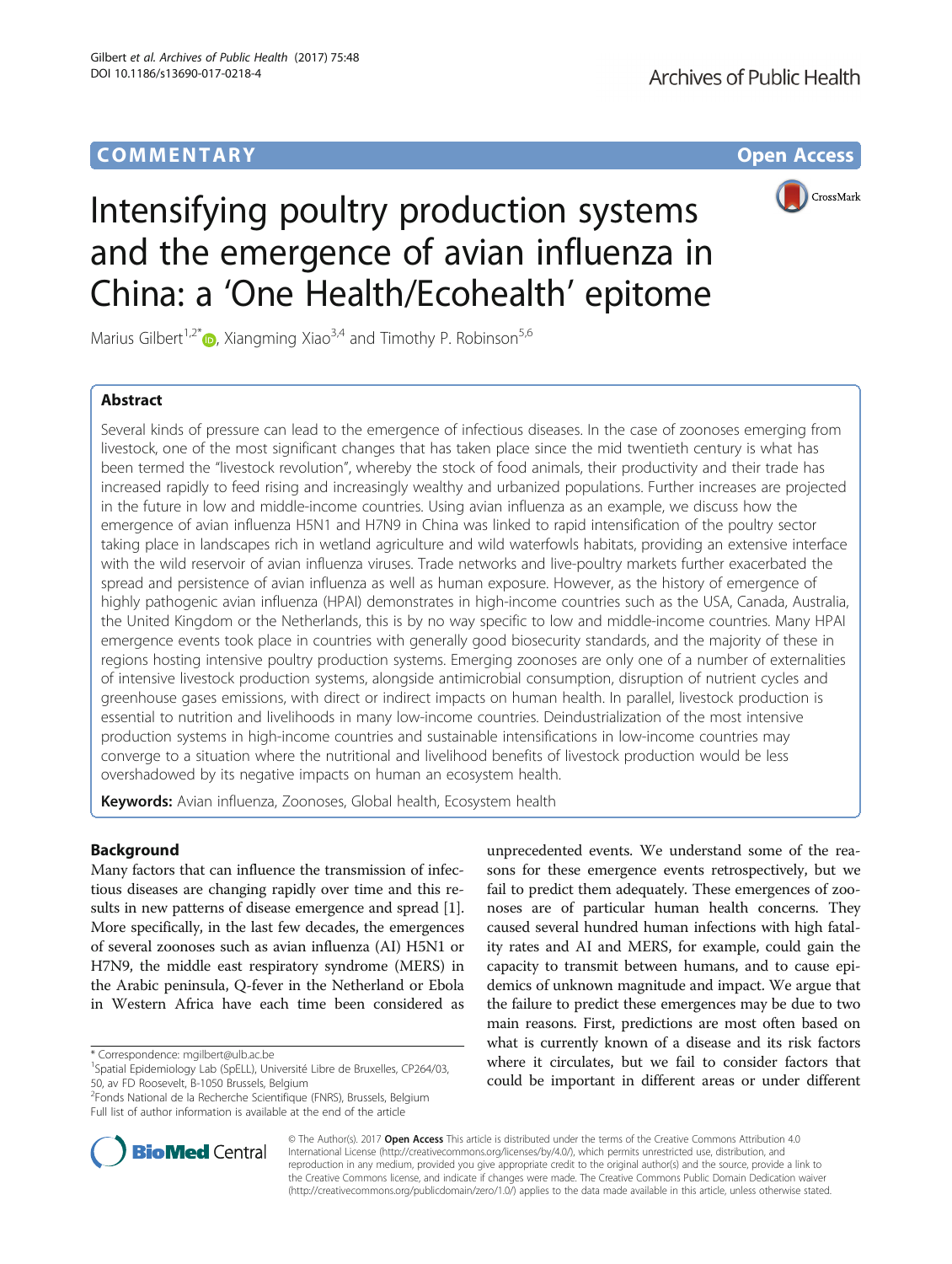conditions. Second, gradual changes in anthropogenic, environmental and wildlife factors are difficult to monitor, and the result of their potential interactions through different conditional feedback loops are inherently difficult to predict. Recognizing these challenges, the FAO publication "World Livestock 2013: changing disease landscapes" [[2\]](#page-5-0) proposed to structure the understanding and mitigation of emerging zoonoses by considering the pressure, state and response framework used in environmental sciences. The description and understanding of pressures is somewhat larger than the classical focus on risk factors, as it entails looking at broad-scale spatio-temporal pattern of changes in generic anthropogenic, environmental and wildlife drivers of change. For example, the description of changes in animal trade networks in response to new socio-economic conditions may influence a broader set of diseases that can transmit through those trade networks. Similarly, political and socio-economic instability and migration crises have disruptive implications for many human and animal diseases alongside other environmental and wildlife factors. Studying the state strives to understand how changes in pressures have resulted in disease outcomes, or may influence disease outcome in the future. It is disease-specific and aims towards a fine understanding of the mechanisms by which changes in those anthropogenic, environmental and wildlife drivers may influence the emergence, spread or persistence of a particular disease. Finally, the response looks at the different options of intervention at the pressure or state level to prevent emerging zoonoses or to mitigate their impact [[2](#page-5-0)]. In this paper, we discuss different sets of pressures that can be linked to emerging zoonoses, taking avian influenza as an example. Pressures typically include anthropogenic (trade of live animals and animal products, distribution of farms and livestock, farming practices, farmers' behavior, product price and farmer's income, hunting practices, game animal transport, short-term mobility and migration of populations, socio-economic instabilities, state of veterinary services, regulation), environmental (climatic variables, land-use, land-cover, habitat connectivity) and wild-host related drivers (wildlife or vector distribution and population dynamics, vector capacity, reservoir capacity).

## Main text

When it comes to infectious diseases, key elements of the pressures are the changing demographics of host populations and of their connectivity because these will have a strong influence on the short-range and longrange potential transmission dynamics. For livestock diseases, an important element of the pressures is therefore the level of intensification as it can directly influence the transmission and evolution of diseases through several mechanisms (Fig. 1). Intensification refers to the various



processes by which livestock production and trade systems can improve the overall outputs (typically the quantity of meat, eggs, or milk produced) per unit of input (typically the number of animals) [\[3, 4\]](#page-5-0). Intensification usually entails increases in animal numbers and densities, the use of specialized breeds and specific feed to increase conversion ratios, faster production cycles, synchronous all-in/all-out production (i.e. raising batches of young animals of batches of homogeneous ages and harvesting them at the same time), and this is usually linked to long-distance trade through complex value chains involving several intermediates between the producers and the consumers. Each of these changes may potentially change transmission patterns and the evolutionary conditions of prevailing pathogens (Fig. 1). Higher densities results in higher contact rates between individuals, reduces the cost of virulence, favouring more virulent pathogens [[5\]](#page-5-0). When contact rates are particularly high, a highly virulent pathogen may indeed be better able to transmit before it kills its host, compared to a situation with low contact rates that would select for milder pathogens. In addition, the low genetic diversity of specialized breeds may further facilitate the Darwinian selection of specialized pathogens. All-in/all-out practices prevent the maintenance of natural resistance gene in host populations compared to more extensive settings where individuals who may have survived a local outbreaks would be used to restock, and mathematical models indicate that this may have implication on the evolution of virulence and host resistance [\[6](#page-5-0)]. Finally, longer value-chains along trade networks give more opportunities for long-distance transmission of any emerging pathogen. Therefore, when all these factors are combined, intensification of animal production results in high risk of disease emergence that can only be prevented through careful disease prevention and control measures. With this in mind, what is the current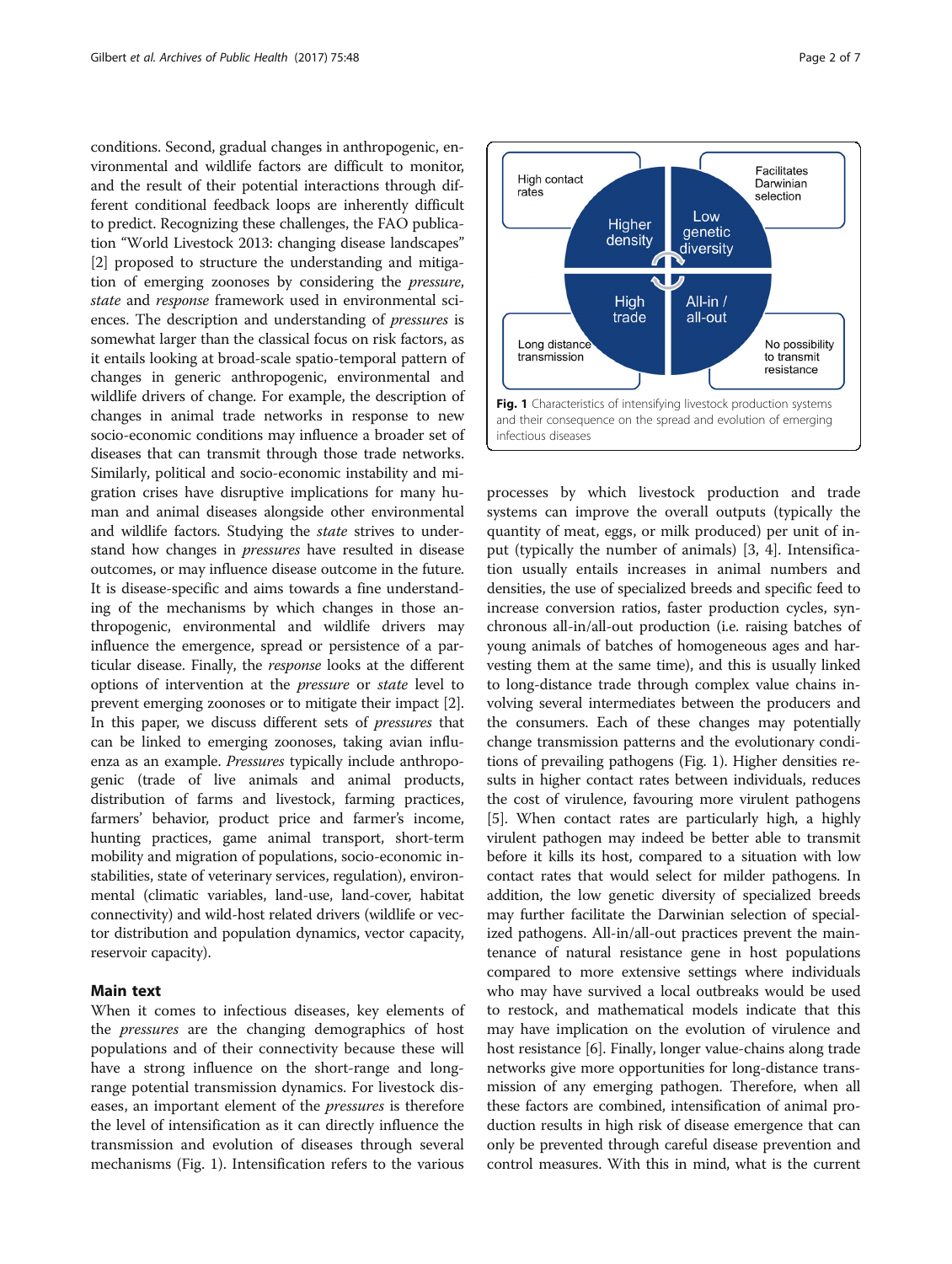state of these dynamics in areas important for avian influenza emergences?

At the global scale, changes in global production of several livestock commodities, called animal-sourced food (ASF) such as milk, eggs, poultry and pig meat have been particularly marked in the last 50 years. But these changes have been taking place a lot faster in low and middle-income countries (LMICs) than they were in high-income countries (HICs). For example, according to FAOSTAT, between 1975 and 2013, pork production was multiplied by 5.76 and 1.50 in LMICs and HICs, respectively [[7\]](#page-5-0). Whilst high-income countries represented the largest share of production up until the 90s, fast rises in transition economies of countries such as China or Brazil brought a shift, with LMICs now representing the largest share of production. In 1975, the production of pork meat was close to 25 million tons in HICs and only 13 million tons in LMICs. In contrast, in 2013, these figures were 37.5 and 75 million tons, respectively [[7\]](#page-5-0). As a consequence, both the absolute production and growth rate of ASF are now higher in LMICS than HICs. These changes in production have resulted only partly from demographic growth. For example, Robinson et al. [\[8](#page-5-0)] estimated that only 11% of the demand growth for animal protein in China between 2000 and 2030 could be attributable to demographic changes, 78% could be attributable to changes in demand per capita, and 11% to the combined effects. Higher income in transition economies translate into changes in dietary preferences toward higher consumptions of animal-source food per capita, and this has driven the largest share of increases in production in LMICs so far. Interestingly, projection for future productions made by Alexandratos and Bruisma [[9\]](#page-5-0) only confirm these trends for the future, with LMICs becoming by far the largest producers of eggs, milk and poultry and pig meat by 2030. Increases in the global trade of live animals have also been particularly significant, especially for pigs and poultry. If one integrates the number of animals by their travelled distance, the number of pigs.km and chicken.km were multiplied by a factor of 8.33 and 3.01 respectively between 1985 and 2013 according to estimates made from FAOSTAT [\[7](#page-5-0)] trade matrices. Today, putting end-to-end the travelled distance of all chickens transported globally gives an estimated chicken.km distance of 13,000 astronomic units (one astronomic unit correspond to the distance between the earth and the sun, i.e. 149.6 million km, this calculation is an approximation made using great circle distance between countries capitals). Thus, both the demographics of animal hosts and their connectivity have changed drastically in the last few decades, with strong geographical differences between regions and countries. In particular, fast intensifications processes taking place in transition economies such as

China or India may have strong epidemiological implications for avian influenza, other emerging zoonoses and antimicrobial resistance.

China occupies a particular position in the global epidemiology of avian influenza viruses, with two of the most important avian influenza viruses with pandemic potential emerging in the country. In 1996, the highly pathogenic avian influenza (HPAI) H5N1 virus emerged in southern China, and persisted locally until it started spreading internationally in 2004 [\[10](#page-5-0)]. By 2006, the HPAI H5N1 virus had spread across over 60 countries in Asia, Europe and Africa [[11](#page-5-0)]. Still today, the H5N6 and H5N8 HPAI viruses that caused important epizootics in the USA (winter 2014/2015) and Europe (winter 2014/2015 and 2016/2017) originated in China [\[12\]](#page-5-0), and share an H5 genes with many HPAI H5N1 that were circulating in China in the previous years, and that reassorted with other avian influenza viruses in eastern Asia. The HPAI H5N1 was able to infect human (907 cases between May 1997 and April 2015), with an overall case-fatality risk recently estimated at 53.5% among the reported infected people [\[13](#page-5-0)], but never evolved to sustained human-to-human transmission. An H7N9 low pathogenic avian influenza (LPAI) emerged nearby Shanghai in China in 2013 and has since caused annual peaks of reported human infection with a case-fatality risk ranging between 34 and 47% depending on the epidemic wave, among the people reporting infections in hospitals [[14\]](#page-6-0). Although the last waves of infection appeared to have many more cases than the four previous ones, the virus has still not showed evidence of humanto-human sustained transmission. In the last 30 years, China massively intensified the production of poultry – both chicken and ducks (Fig. [2\)](#page-3-0) - in response to fast changes in demands. These changes in demand are themselves linked to increasing urban population (who can no longer produce poultry as compared to rural populations who may keep backyard poultry for selfconsumption), to the increase in per capita meat consumption (when populations get richer, then tend to change their diet toward more animal protein consumption) and to human population growth [\[2](#page-5-0)]. This resulted in an unprecedented upscale of production that outpaced the increase of total production in all other Southeast Asia countries (Fig. [2\)](#page-3-0). HPAI H5N1 emerged in China in 1996 [\[10\]](#page-5-0), and one can note a slow down on poultry production in the following years, before production continued increasing. The density of domestic ducks has been showed to be the main risk factor consistently found associated with the risk of persistence and spread of HPAI H5N1 in poultry [[15\]](#page-6-0). This relates to the fact that domestic ducks can go through HPAI H5N1 infection and shed virus in the environment without showing strong clinical signs of diseases [[16\]](#page-6-0), in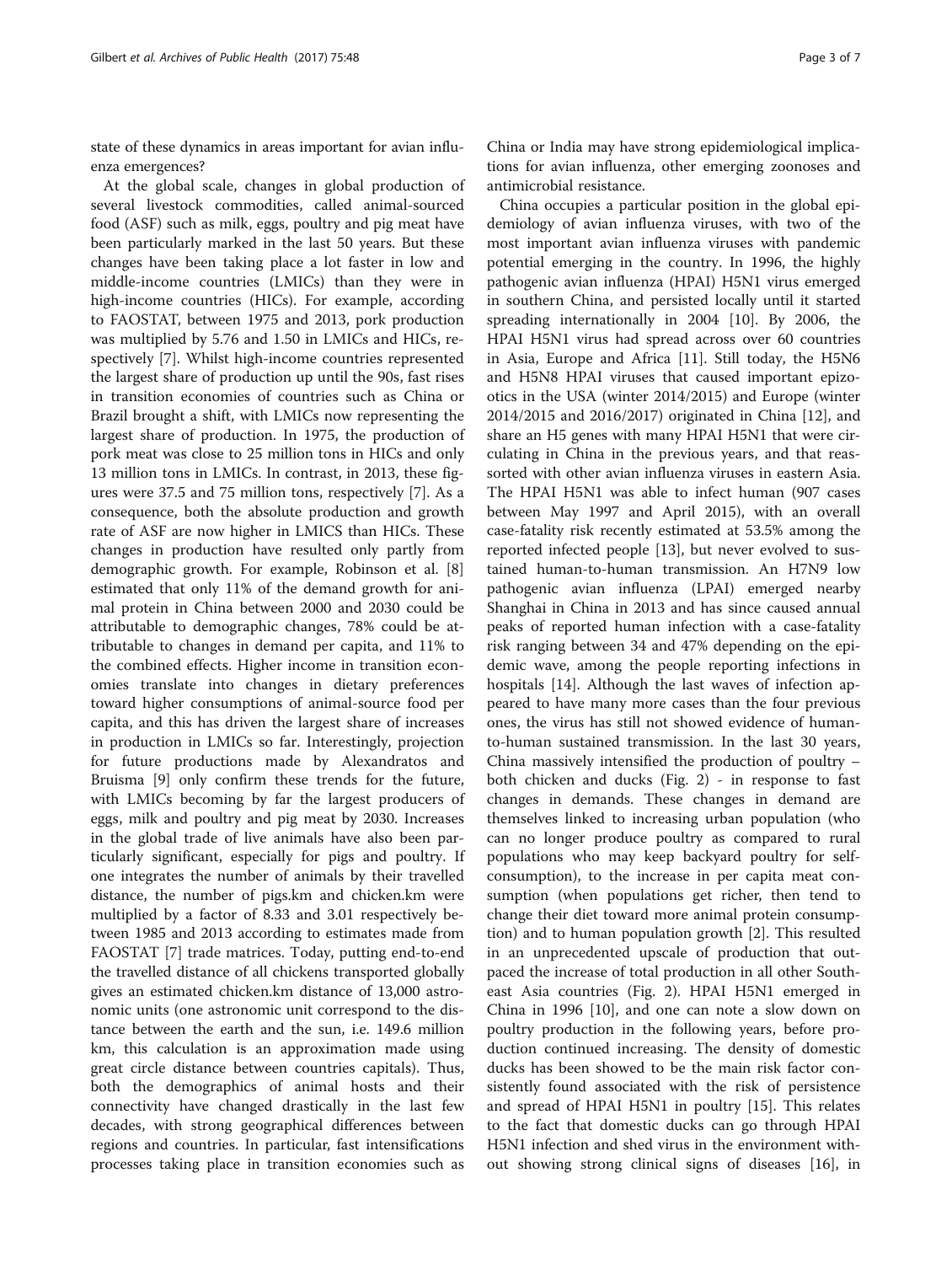<span id="page-3-0"></span>

contrast to chicken, and may hence be silent shedders of the virus. With that in mind, one can imagine the consequence in terms of emerging risk of the rapid scaled up duck's production showed/observed in Fig. 2. The risk or emergence, spread and persistence of avian influenza in Asia may have been exacerbated by the characteristics of poultry trade. A large fraction of poultry products remain traded through live-poultry markets in China, Vietnam, Bangladesh and Indonesia, and theses livepoultry market can be connected over large geographical distances through trade links. In China, trade connections were found between markets located several hundred kilometres apart. Moreover, our recent results indicated that the risk of human infection by H7N9 LPAI viruses linked to markets was strongly influenced by the local density of these markets [[17\]](#page-6-0). Therefore, the intensification of poultry production in China resulted in unprecedented increases in densities and connectivity of poultry populations, providing ample opportunities for farm-to-farm transmission and human exposure. One should note, however, that emerging HPAI viruses are by no mean specific to middle-income economies where one can assume lower biosecurity standards at the farm level. In fact, novel emergences of HPAI viruses from an LPAI progenitor happened many times in high-income countries within intensive poultry production and comparatively higher biosecurity standards in the Netherlands (2003 H7N7), Italy (1997 H5N2, 1999 H7N1), United Kingdom (1959 H5N1, 1963 H7N3, 1979 H7N7, 1991 H5N1), USA (1983 H5N2), Australia (1976 H7N7, 1985 H7N7, 1992 H7N3), or Canada (1966 H5N9) [[18\]](#page-6-0) event at times when these countries where themselves intensifying their production. The specificity of Asia in comparison to these other countries is perhaps the importance of these live-poultry markets, which allow short and long-distance transmission between farms, and a strong exposure of consumers.

Aside from fast demographic and connectivity changes, other pressures may also have contributed to

the emergence of avian influenza in many countries, and in particular in Asia. Wild water birds of the Anatidae family (ducks, geese and swans) form the main wild reservoir of avian influenza viruses, harbouring a wide diversity of types and subtypes. However, the habitat of these water birds has been under strong pressure following agriculture intensification in wetlands. A striking example is Poyang Lake in Jiangxi province. It is the largest freshwater lake in China used by 500,000 wild birds belonging to 75 species as part of their habitat, depending on the season. The lake is surrounded by croplands, which over time have gradually replaced natural wetlands with intensively cropped rice paddy fields [\[19](#page-6-0)]. Rice and duck farming are strongly associated in many Asian countries, and 26 million duck and geese and 21 million chickens are raised in the 10 counties surrounding Poyang lake. In addition to these duck and chicken farms, some farmers developed new activities of farming wild geese, which are allowed to fly into the lake daily before being brought back to the farm, and this sector may represent six million geese in the Poyang Lake area alone. A few years ago, a multidisciplinary study involving the GPS tracking of both domestic ducks and wild waterfowls showed that they both fed on post-harvested rice paddy fields, offering many opportunities for indirect transmission through contaminated faeces [\[20](#page-6-0)]. Land-use changes associated with intensification of both rice and poultry production have created vast interfaces between the domestic and wild avifauna, creating many opportunities for transmission of viruses between wild and domestic birds, and vice-versa. This is still changing. A recent study showed that a vast area of intensive cropping developed in north-eastern China in the last 10 years. This may now have formed a new ideal interface for wild and domestic poultry [[19\]](#page-6-0) in the northwest of South Korea, possibly creating a new important zones for avian influenza reassortment and transmission in North-eastern Asia. In summary, the emergence of avian influenza HPAI H5N1, H5N6, H5N8 and LPAI H7N9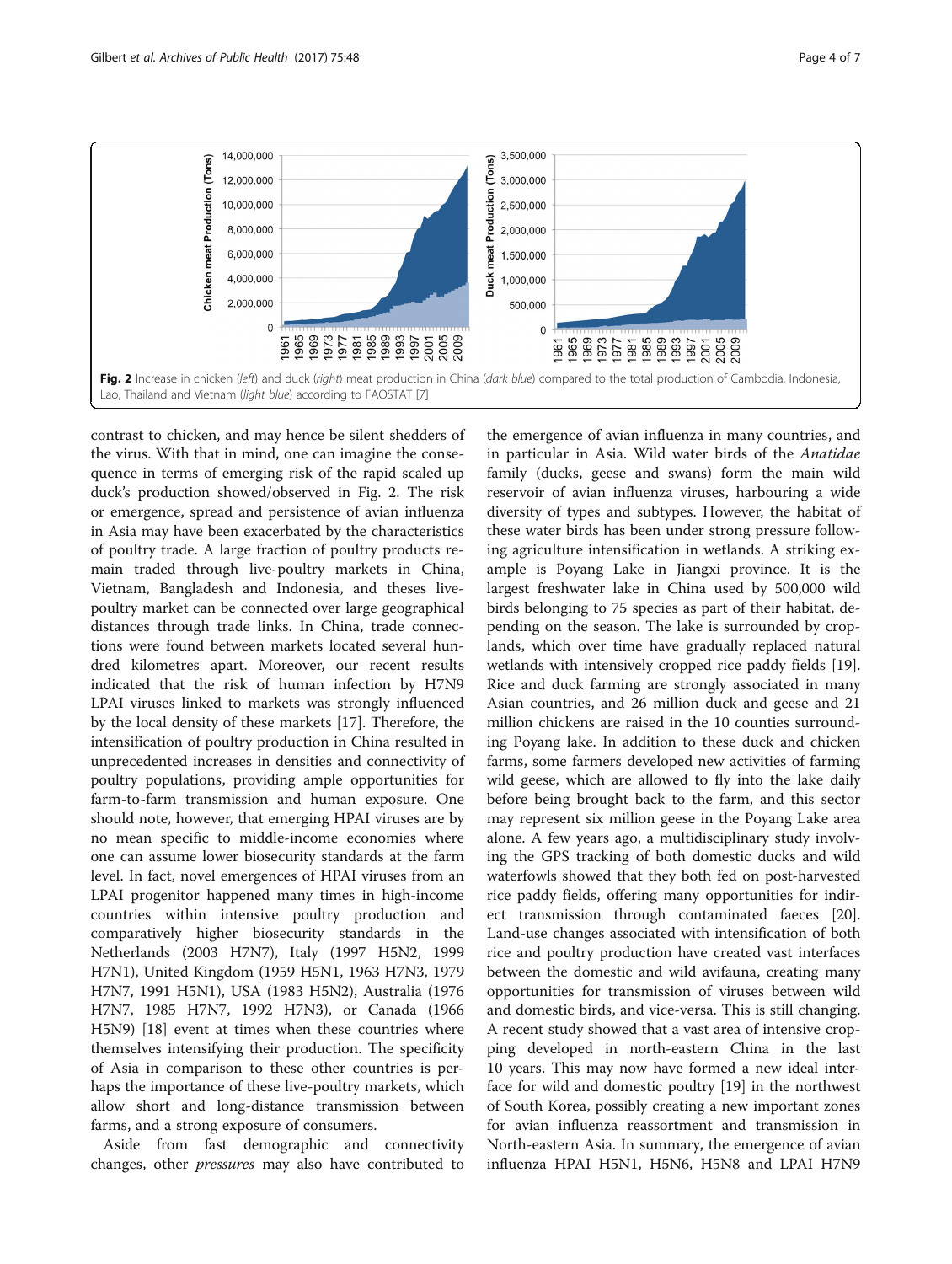relates to intensified poultry production systems in landscape rich in wetland agriculture and wild waterfowls habitats, with the risk of spread and persistence being exacerbated by trade networks and live-poultry markets.

Although these conditions are somewhat specific to parts of Asia, it would be wrong to consider that the processes that they reveal are equally specific. Several other recent emerging zoonoses followed decades of increases in stock, as quantified from FAOSTAT [\[7](#page-5-0)]: the emergence of Q-fever in the Netherlands in 2007 [[21](#page-6-0)] followed a period of rapid increase in goat populations, the emergence of the Middle-East Respiratory Syndroms (MERS) in the middle-east in 2012 [\[22](#page-6-0)] followed decades of increases in camel numbers in the Arabian peninsula. Similarly, the recent emergence of an indigenous HPAI H5N1 (distinct from the Asia one) in France [[23](#page-6-0)] followed several years of increase in duck populations. Of course, intensification of animal production is usually paired with better bio-security and investment in animal health prevention and control. However, as the emergence of HPAI viruses in numerous high-income countries demonstrates, biosecurity is far from perfect and allows these emergences to take place occasionally, with devastating consequences for the livestock sector when these diseases are not zoonotic, and with significant public health implications when they are.

The emergence of zoonoses is only one of the many challenges faced by the livestock sector in terms of sustainability and public health. Another important challenge is the question of antimicrobials uses in ASF production, either used as food additive (a practice that is increasingly forbidden), or overused as preventive or curative drug, which contributes to the increasingly important problem of antimicrobial resistance [\[24\]](#page-6-0). However, the role played by the livestock sector differs greatly depending on the context. In high-income countries (HICs), cheap production of ASF, mainly milk, eggs, meat, and their over-consumption by some, contributes to the obesity epidemic, plays a significant role on the global level of disrupts nutrient cycles and contributes to greenhouse gases emissions. By contrast, in low-income countries (LICs), 165 million children are stunted or live in a state of poor nutrition that could be addressed through local production and consumption of ASF, rich in energy and essential nutrients. In addition, in those most vulnerable countries, livestock play important and diverse roles for agricultural populations through the provision of manure and traction power, an alternative to bank systems, and insurance against hard times. It is estimated that livestock contributes to the livelihood and resilience of nearly 800 million poor smallholders throughout the world [[8](#page-5-0)]. Depending where in the world it is located, and how it is managed or integrated, the livestock sector can thus both have very positive and very negative impacts on human and ecosystem health.

We argue that a balanced and sustainable future for livestock production systems entails acting on both ends of the consumption and production spectrum (Fig. 3). In the poorest countries, the concept of sustainable intensification recently emerged and may help improving productivity with limited environmental and health externalities. There are many views on the concept of sustainable intensification, but we consider it here as embracing the issues of environment, pubic health and social equity: promoting equitable access to nutritious

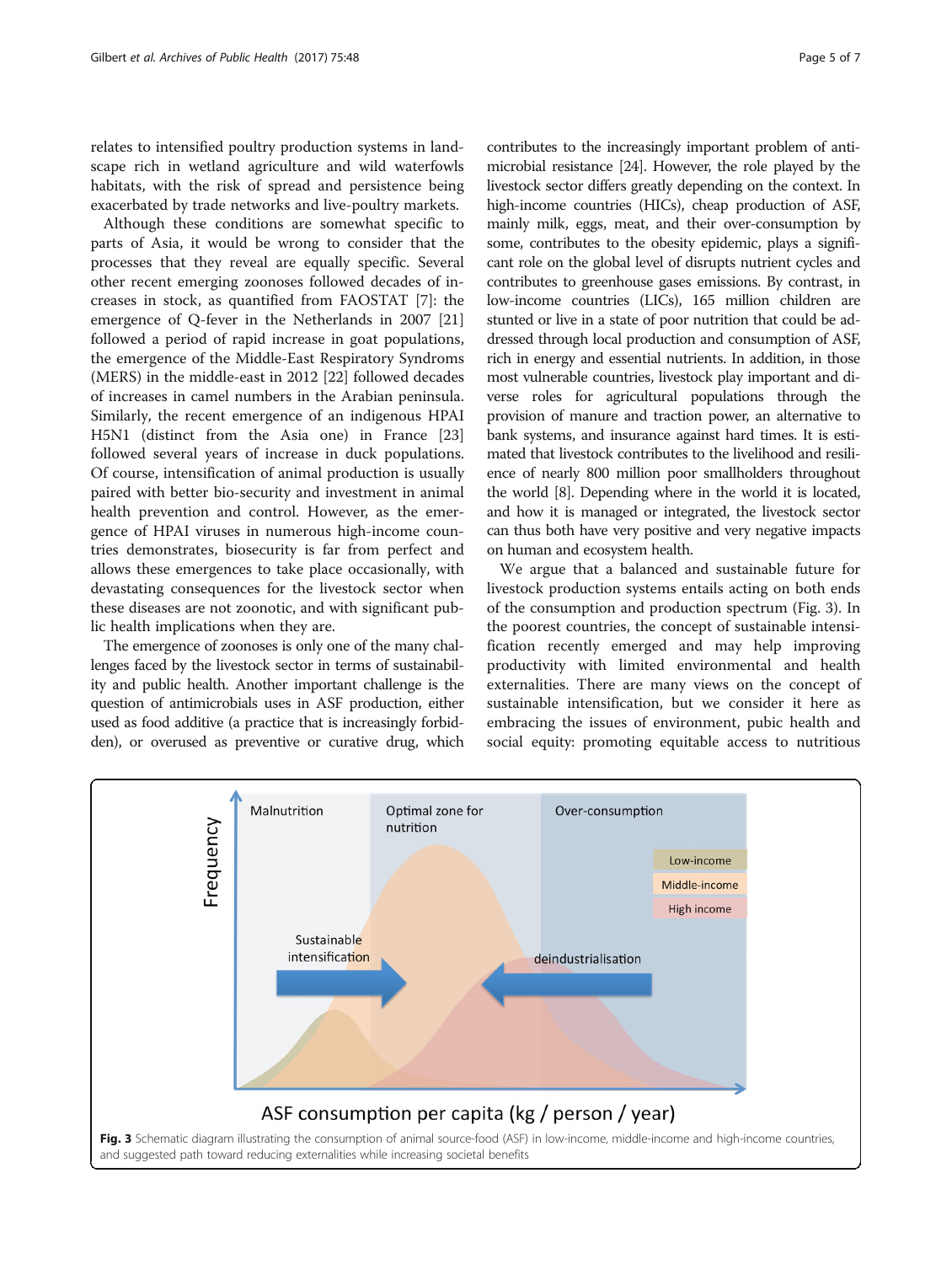<span id="page-5-0"></span>food, local nutrient recycling, the use of improved feed and other management practices to minimize greenhouse gazes emissions, and a reduction of stocking densities combined with careful biosafety practices to reduce dependence on antimicrobials and prevent the emergence of infectious diseases. In middle-income countries (MICs), where consumption patterns are already at moderate levels, improvements could be brought at the farm level in terms of good management practices, disease prevention and nutrient recycling, with the aim to increase products quality rather than quantities, and reducing the environmental impact of the current production levels. In HICs, de-industrialization of animal production would restore a more balanced connection between land and farm production, a reduction of energy inputs (e.g. fertilizers, pesticides, mechanization), better nutrient recycling through the local production of food and improved manure management, an overall reduction in stocking rates paired with an increase in products quality and prices and considerable animal welfare improvements.

## Conclusions

The emergence of avian influenza viruses is linked to intensification of the poultry sector, both in high-income countries, where evidences link de-novo HPAI emergences to intensive poultry production systems, as well as in rapidly growing economies such as China, where the intensification of chicken and duck production at the interface with the wild virus reservoir supported the emergence and maintenance of several viruses of global public health relevance, such as the H5N1 and H7N9 viruses. In the short term, better biosecurity and prevention practices, improved and more frequent cleaning and disinfection at the level of farm and live-poultry markets may contribute to reduce the circulation of the disease in poultry and the human exposure to prevailing viruses in countries sharing similar conditions. In the long run, if one consider the wider set of direct and indirect impact and benefits of animal production, one could act on both ends of the livestock production systems intensification spectrum, through deindustrialization of production in HICs and sustainable intensification in LICs, and thereby optimize the societal benefits of ASF production while reducing its main externalities on human and ecosystem health.

#### Acknowledgements

Not applicable.

#### Funding

MG is funded by the Belgian FNRS and his researches on avian influenza are partly supported by the NIH grant 1R01AI101028-02A1. The funders had no role in the design, analysis, interpretation of data and in writing the manuscript.

#### Availability of data and materials

Not applicable.

#### Authors' contributions

MG, XX & TPR wrote the manuscript. All authors read and approved the final manuscript.

#### Ethics approval and consent to participate Not applicable.

## Consent for publication

Not applicable.

#### Competing interests

The authors declare that they have no competing interests.

#### Publisher's Note

Springer Nature remains neutral with regard to jurisdictional claims in published maps and institutional affiliations.

#### Author details

<sup>1</sup>Spatial Epidemiology Lab (SpELL), Université Libre de Bruxelles, CP264/03 50, av FD Roosevelt, B-1050 Brussels, Belgium. <sup>2</sup>Fonds National de la Recherche Scientifique (FNRS), Brussels, Belgium. <sup>3</sup>Department of Microbiology and Plant Biology, Center for Spatial Analysis, University of Oklahoma, Norman, OK, USA. <sup>4</sup>Institute of Biodiversity Science, Fudan University, Shanghai 200433, China. <sup>5</sup>Policies, Institutions and Livelihoods (PIL), International Livestock Research Institute (ILRI), Nairobi, Kenya. 6 Livestock Information, Sector Analysis and Policy Branch (AGAL), Food and Agriculture Organisation of the United Nations (FAO), Viale delle Terme di Caracalla, 00153 Rome, Italy.

## Received: 5 April 2017 Accepted: 5 July 2017 Published online: 27 November 2017

#### References

- 1. Jones KE, Patel NG, Levy MA, Storeygard A, Balk D, Gittleman JL, et al. Global trends in emerging infectious diseases. Nature. 2008;451:990–3.
- 2. Slingenbergh J, et al. World Livestock 2013: changing disease landscapes. Food and Agriculture Organization of the United Nations (FAO); 2013 [cited 2015 Feb 5]. Available from: [http://www.fao.org/docrep/019/i3440e/i3440e.](http://www.fao.org/docrep/019/i3440e/i3440e.pdf) [pdf](http://www.fao.org/docrep/019/i3440e/i3440e.pdf). Accessed 15 Feb 2017.
- 3. Steinfeld H. The livestock revolution–a global veterinary mission. Vet Parasitol. 2004;125:19–41.
- 4. Delgado CL. Livestock to 2020: The next food revolution. Intl Food Policy Res Inst. 1999; Discussion Paper 28. p. 79.
- 5. Alizon S, Hurford A, Mideo N, Van Baalen M. Virulence evolution and the trade-off hypothesis: history, current state of affairs and the future. J Evol Biol. 2009;22:245–59.
- 6. Shim E, Galvani AP. Evolutionary repercussions of avian culling on host resistance and influenza virulence. PLoS One. 2009;4:e5503.
- 7. Faostat FAO. Statistical databases. Food Agric. Organ. U. N. Rome. 2017;
- 8. Robinson T, Thornton P, Franceschini G, Kruska R, Chiozza F, Notenbaert A, et al. Global livestock production systems; 2011. p. 152.
- 9. Alexandratos N, Bruinsma J, et al. World agriculture towards 2030/2050: the 2012 revision. ESA Working paper Rome, FAO; 2012. Available from: [http://](http://environmentportal.in/files/file/World%20agriculture%20towards%202030.pdf) [environmentportal.in/files/file/World%20agriculture%20towards%202030.pdf](http://environmentportal.in/files/file/World%20agriculture%20towards%202030.pdf). Accessed 15 Feb 2017.
- 10. Li KS, Guan Y, Wang J, Smith GJD, Xu KM, Duan L, et al. Genesis of a highly pathogenic and potentially pandemic H5N1 influenza virus in eastern Asia. Nature. 2004;430:209–13.
- 11. Dhingra MS, Artois J, Robinson TP, Linard C, Chaiban C, Xenarios I, et al. Global mapping of highly pathogenic avian influenza H5N1 and H5Nx clade 2.3.4.4 viruses with spatial cross-validation. elife. 2016;5:e19571.
- 12. The Global Consortium for H5N8 and Related Influenza. Role for migratory wild birds in the global spread of avian influenza H5N8. Science. 2016;354: 213–7.
- 13. Lai S, Qin Y, Cowling BJ, Ren X, Wardrop NA, Gilbert M, et al. Global epidemiology of avian influenza a H5N1 virus infection in humans, 1997–2015: a systematic review of individual case data. Lancet Infect Dis. 2016;16:e108–18.